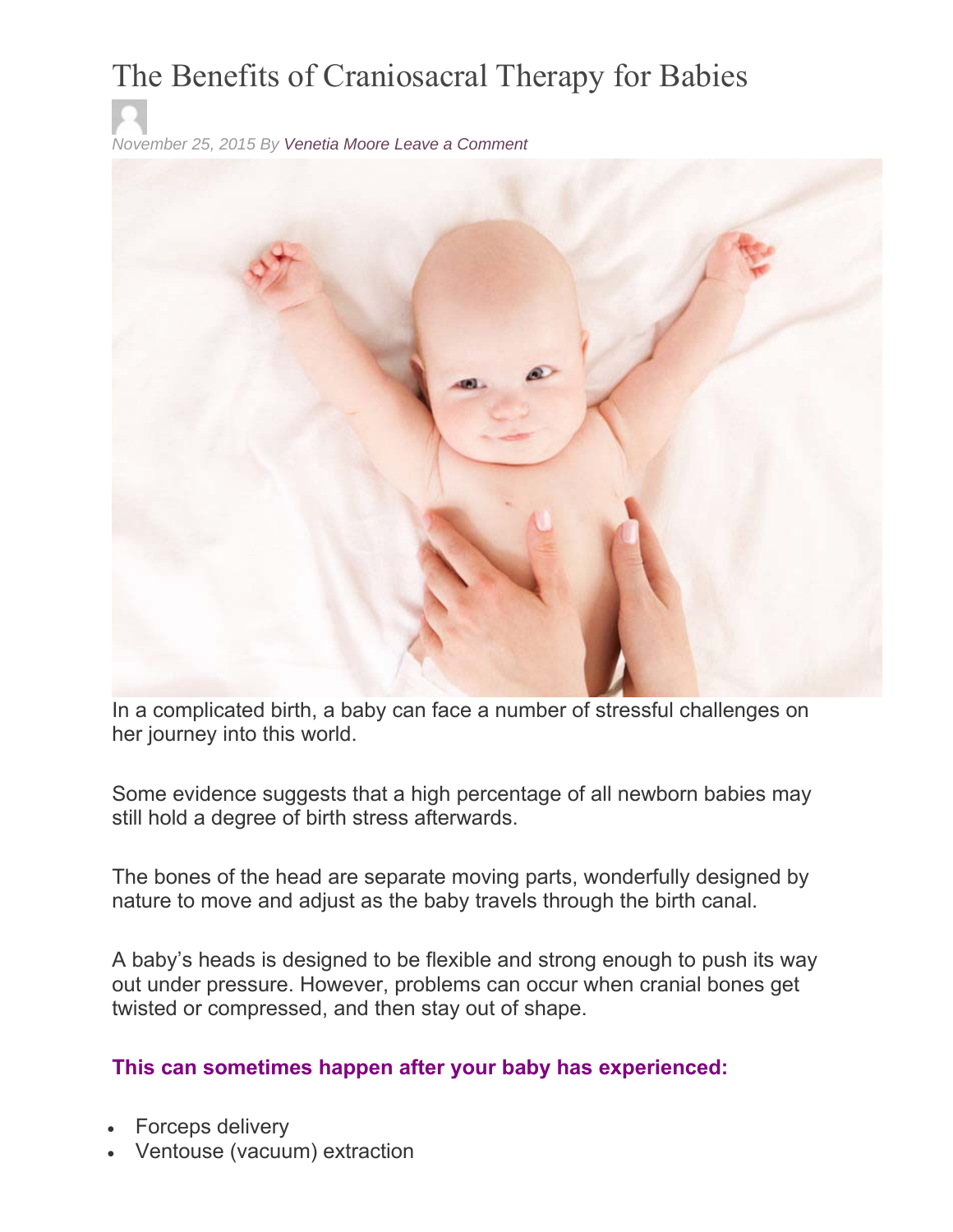• Prolonged or traumatic birth

A degree of twisting and misalignment can also occur if there's been pressure within the spinal column during the birthing process. Craniosacral therapists believe that this could result in disturbance to the nerves at the back of the neck, for example those responsible for relaxing and tensing muscles, leaving your baby feeling very uncomfortable and unsettled.

Misalignment could have an impact on other central nervous system nerves that branch out from the spinal area transmitting essential messages to and from the whole body. These require good skeletal alignment and space to function properly.

Keeping this in mind, you can see how your baby could be feeling discomfort in the gut area and could be trying to communicate this to you through crying and through body language. Minor misalignment could be interfering with essential messages efficiently reaching the digestive system, resulting in your baby experiencing colicky systems.

## **How Craniosacral Therapy Can Help**

The Craniosacral System has been in place since an early stage of our evolution. It comprises the bones of the skull (cranium and mandible), the spine, the sacrum and tailbone (coccyx), plus the membranes and fluid that surround and protect the brain and spinal cord, along with the related connective tissue. Its function is to help maintain a healthy environment for the central nervous system (CNS) to function efficiently, thus influencing a variety of bodily functions.

Craniosacral therapy (CST) has its roots in osteopathy and was developed into a unique treatment by Dr. John Upledger an osteopath, in the 1970s. It's a gentle non-invasive, hands-on treatment, which works with the body's natural rhythms, and helps to activate healing and balancing mechanisms.

When your baby is feeling safe, loved and relaxed they may be more able to communicate their areas of tensions. When these tensions are released and balanced, your baby is more likely to wholly relax into life. A sensitive, compassionate therapist will find those areas in need of adjustment and provide an opportunity for balance to occur.

Gentle hands-on techniques facilitate the unwinding of areas of compression and misalignment, encouraging the release of stress and associated emotions. Your baby's body can then start to soften and relax. With pressure